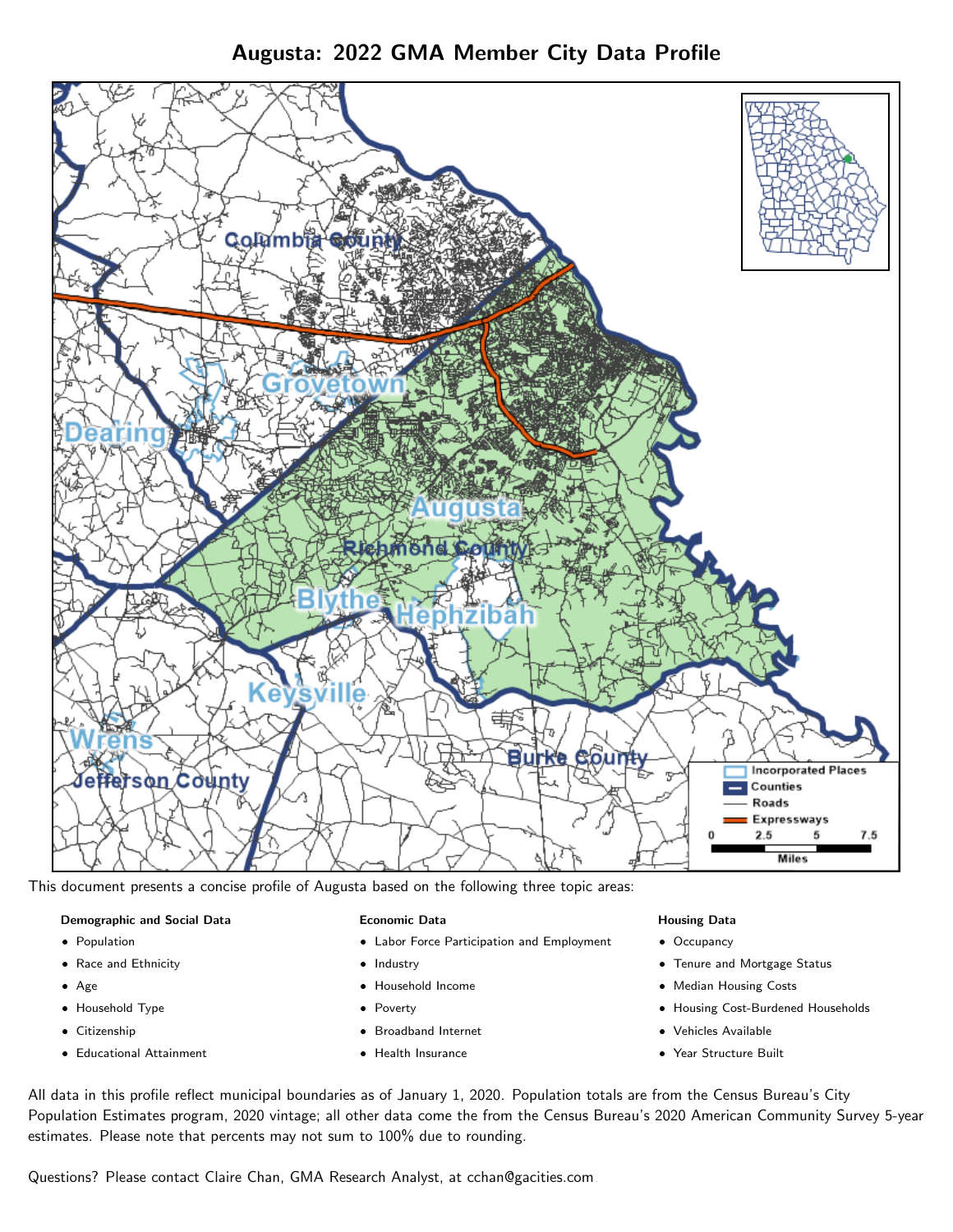# Augusta: Demographic and Social





### **Citizenship**



Source: American Community Survey, 2020 5-year estimates, table B05002 Source: American Community Survey, 2020 5-year estimates, table B15002





Source: U.S. Census Bureau, City Population Estimates, 2020 vintage Source: American Community Survey, 2020 5-year estimates, table B03002

## Household Type



Source: American Community Survey, 2020 5-year estimates, table B01001 Source: American Community Survey, 2020 5-year estimates, table B11001

#### Educational Attainment



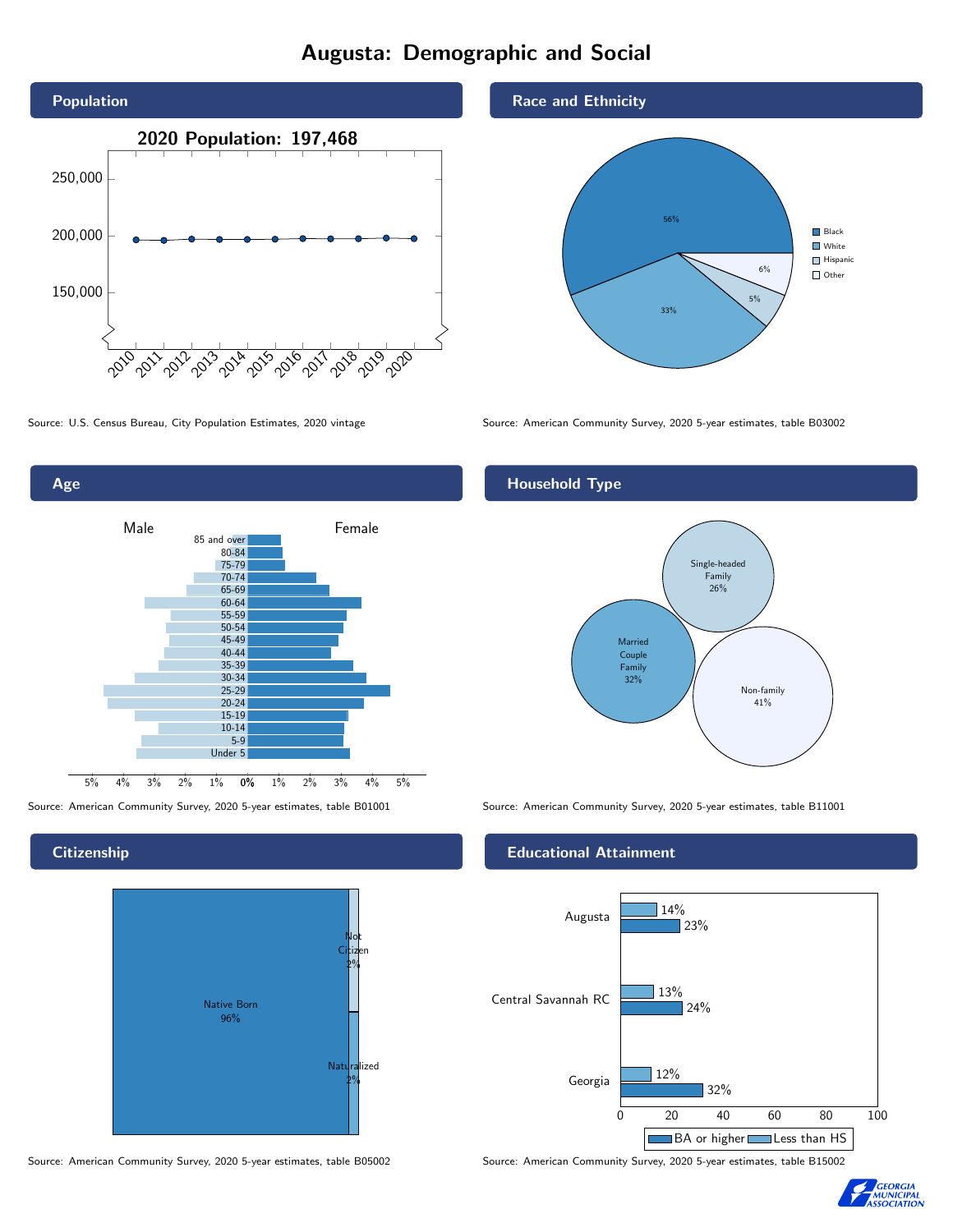# Augusta: Economic



Source: American Community Survey, 2020 5-year estimates, table B23001 Note: Unemployment rate is based upon the civilian labor force.



Source: American Community Survey, 2020 5-year estimates, tables B19013 and B19025 Source: American Community Survey, 2020 5-year estimates, table B17010



Source: American Community Survey, 2020 5-year estimates, table B28002 Source: American Community Survey, 2020 5-year estimates, table B18135

Industry

| Agriculture, forestry, fishing and hunting, and mining      | $0\%$ |
|-------------------------------------------------------------|-------|
| Construction                                                | 5%    |
| Manufacturing                                               | 9%    |
| <b>Wholesale Trade</b>                                      | $2\%$ |
| Retail Trade                                                | 12%   |
| Transportation and warehousing, and utilities               | 5%    |
| Information                                                 | $1\%$ |
| Finance and insurance, real estate, rental, leasing         | $4\%$ |
| Professional, scientific, mgt, administrative, waste mgt    | 13%   |
| Educational services, and health care and social assistance | 25%   |
| Arts, entertainment, recreation, accommodation, food        | 12%   |
| service                                                     |       |
| Other services, except public administration                | 5%    |
| Public administration                                       | 6%    |

Source: American Community Survey, 2020 5-year estimates, table C24030

#### Poverty



#### Health Insurance